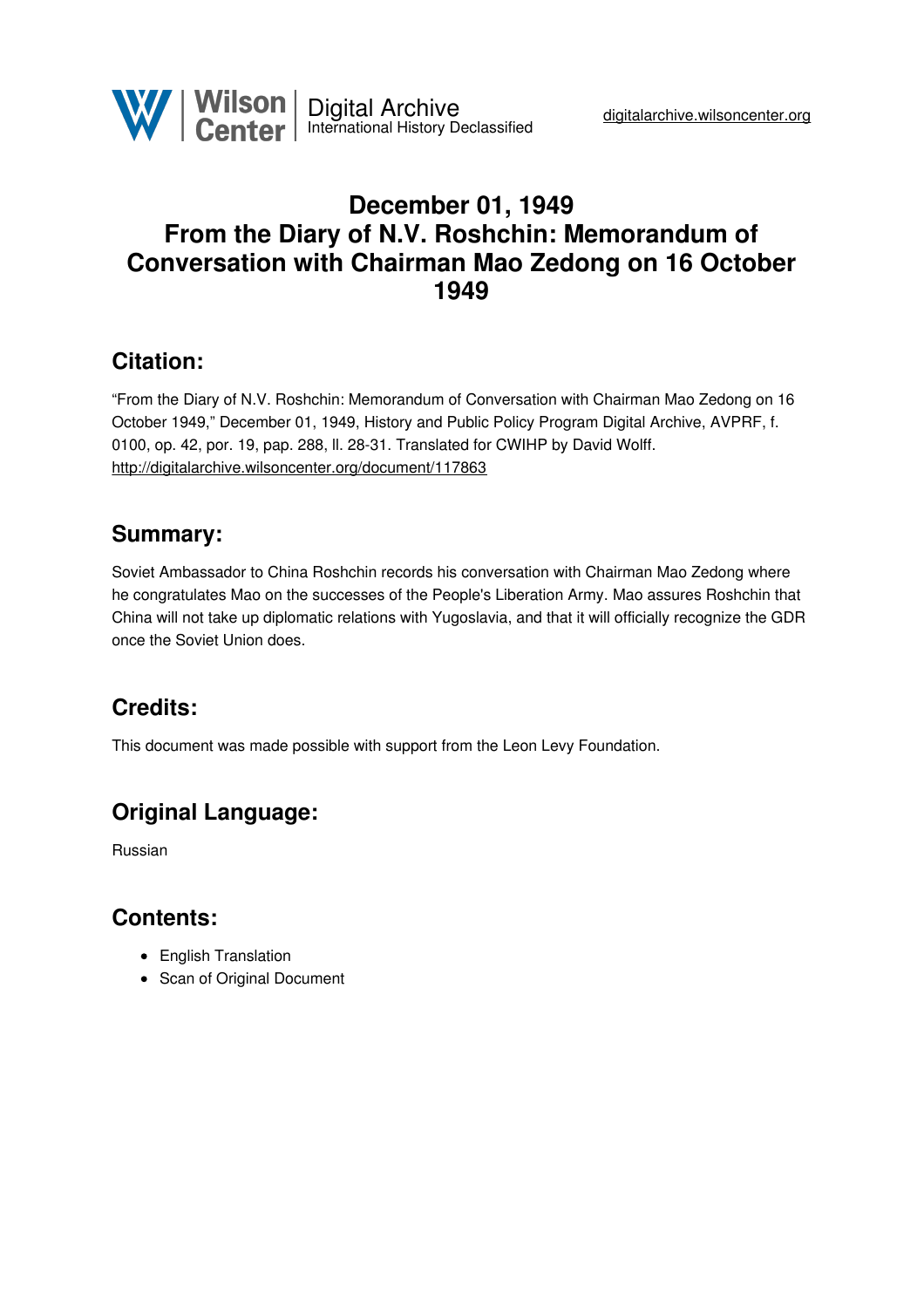From the Diary of N. V. ROSHCHIN

Top Secret, Copy 4, 1 December 1949, No.109

#### Memorandum of Conversation

with the chairman of the People's government of China MAO ZEDONG [MAO TSE-TUNG] on

#### 16 October 1949

On 16 October at 1700 hours Beijing time in the palace hall Qingzhendian the ceremony in which Ambassador to China N. V. Roshchin transmitted his credentials to Mao Zedong took place. Present on the Chinese side were the General Secretary of the Government Lin Boju, Chief of Staff General Nie Rongzhen, Foreign Minister Zhou Enlai, the Foreign Ministry Director Wang Bingnan and the Head of Foreign Ministry Protocol Yan Baohang. On the Soviet side, aside from the ambassador, ten embassy officials and the VAT. The transmittal took place in a solemn setting.

After the ceremony Mao Zedong invited the Ambassador and the foreign minister Zhou Enlai for a talk.

During the talk Mao Zedong expressed his satisfaction on the swift arrival of the Ambassador from Moscow and hopes for a quick establishment of regular air ties between Beijing and Moscow.

Mao Zedong expressed a feeling of deep gratitude to Comrade Stalin and toasted his health.

Then Mao expressed his gratitude to the Soviet government for recognizing the PRC on the second day after its creation and for the swift arrival of the Ambassador, expressing confidence that all questions that arise in the future between China and the USSR will be decided by both governments in the spirit of sincere friendship.

Reminding the Ambassador of their last meeting in 1945 in Chongqing, Mao noted that in the four years since then historic changes took place in China and the whole world and the camp of democracy grew steadily in strength. The victory of the Chinese people is a new contribution to the goal of peace and security and it is not by chance that the Soviet Union and new democratic countries recognized the PRC and its government so quickly and unanimously.

Even Yugoslavia, continued Mao, announced its recognition, although the Chinese Foreign Ministry did not send any formal requests for recognition. [underlined in original from "although" trans.] The Chinese government, said Mao, decided to ignore the recognition decision of the Yugoslav government and not to reply.

The Ambassador asked Mao if he knew Moscow's official point of view on this question as passed to the Chinese Foreign Ministry. Mao said yes and again hurried to assure that the Chinese government would not reply to Yugoslavia and would ignore all attempts by the Yugoslavs to entrap [*zaviazat'*] China into relations. The Ambassador noted that this question was within the competence of the Chinese government.

After this Mao returned to the question of the new victories in the camp of peace and democracy, pausing on the creation of the German Democratic Republic (GDR), underlining that the importance of this event is clear from the fact that Com. Stalin personally sent a message to the president of the GDR. The way that Mao spoke of reading the text of this message, made it completely clear that he was extremely upset that China still has not received congratulations from Com. Stalin on the creation of the PRC. In the course of the conversation, Mao underlined several times that the GDR was created 12 days later than the PRC.

Then Mao expressed the intention of the Chinese government to recognize the GDR as soon as it is recognized by the Soviet Union. He asked, however, [for me] to tell the Soviet government that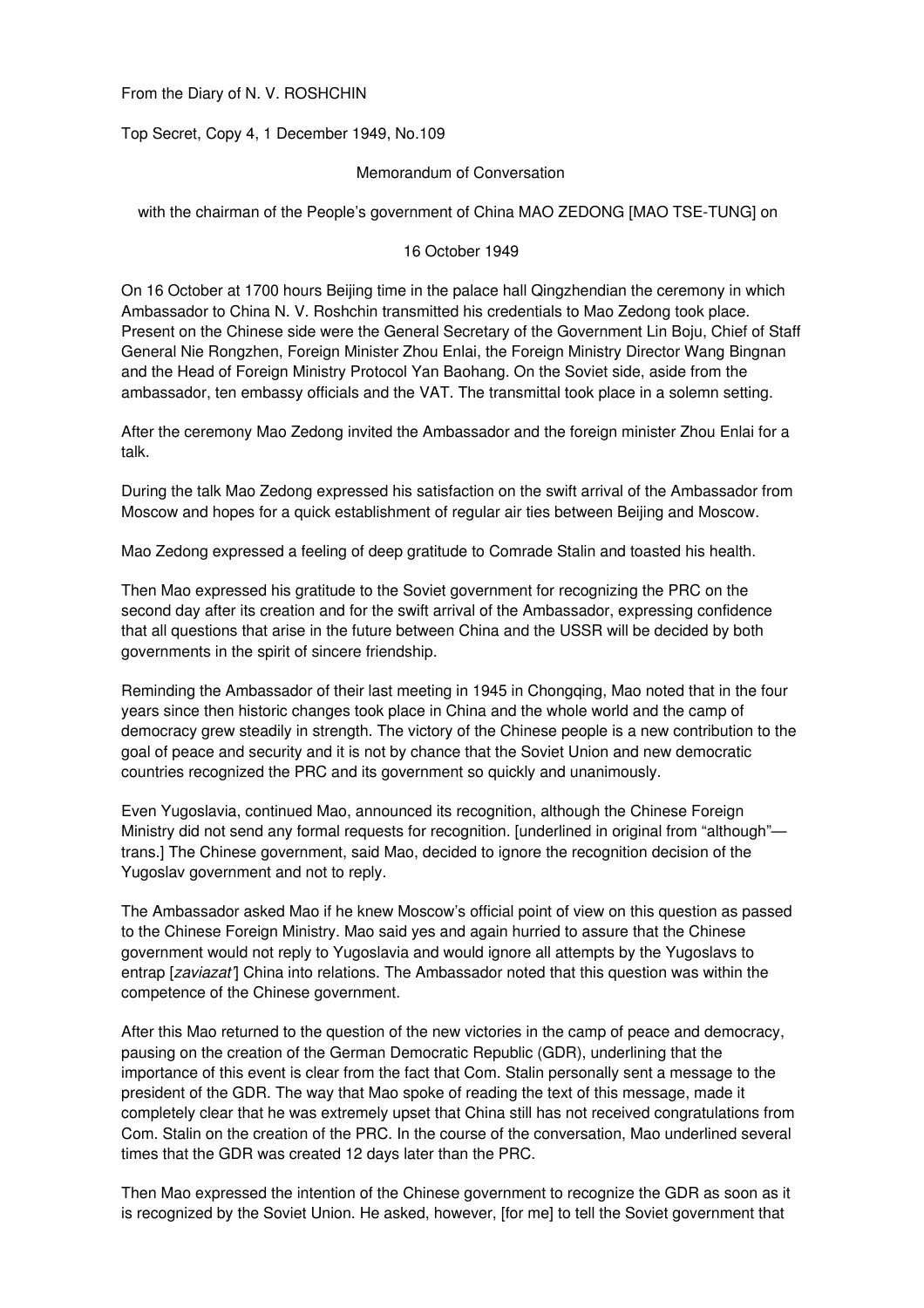he would like advice on the GDR's recognition by the PRC.

At the end of the conversation I congratulated Mao on the occupation by the People's Army of Canton [Guangzhou] and toasted his health as chairman of the Military Revolutionary Committee.

In an answering toast Mao wished me success in my work for the strengthening of friendship between our great peoples and in the name of the Chinese government promised me full aid and support. The conversation with Mao took place in an entirely friendly atmosphere. Zhou Enlai, the foreign minister, also was present, as were translator Shi Zhe and Embassy Counselor S. L. Tikhvinskii.

USSR Ambassador to the People's Republic of China N. Roshchin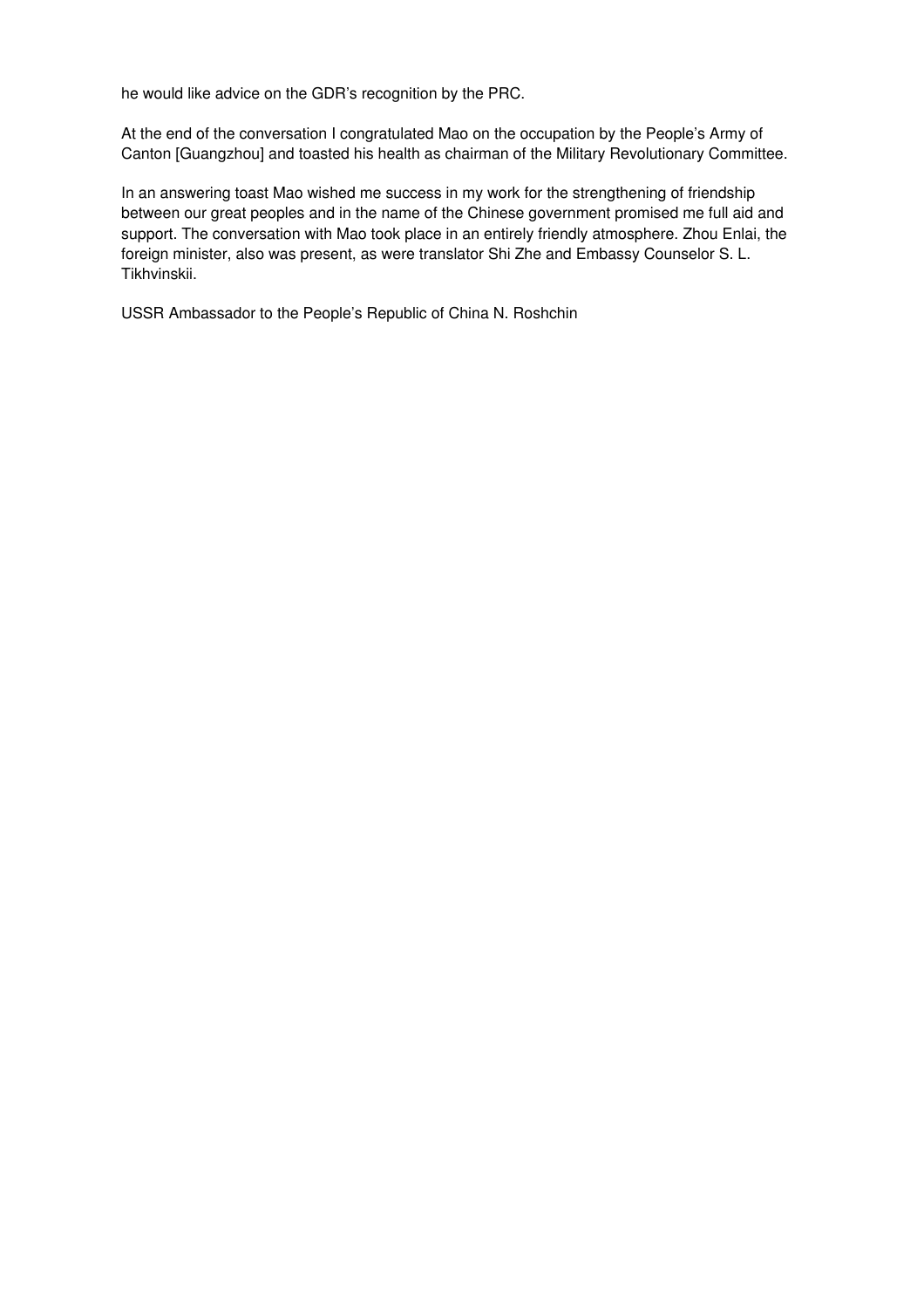Сов. Секретно .  $\mathbf{H}^{\dagger}$  ,  $\mathbf{H}^{\dagger}$  ,  $\mathbf{H}^{\dagger}$  ,  $\mathbf{H}^{\dagger}$  $90K + 11949r$ .

 $16$ 

 $X$ //

### BAILICE EECELIM

G. E. Yerk.

M3 HelddWKA:<br>H.B.POWWHA

с председателем Народно-правительственного комитета Китая Мао Цзе-дуном от 10 октября 1949 года.

16 октября в 17.00 по пекинскому времени во дворце Цинчжэндянь состоялась церемония вручения советским Послом в Китае Н.В. Рощиным верительных грамот Мао Цзе-дуну, на которой с китайской стороны принимали участие генеральный секретарь правительства Линь Бо-цзюй, и.о. начальника генштаба генерал Не Жун-чжэнь, министр иностранных дел Чжоу Эньлай, управ.делами МИд Ван Бин-нань и зав.Протокольным отделом МИД Лнь Бао-хан. С советской стороны, кроме Посла, присутствовало 10 сотрудников Посольства и аппарата ВАТ. Вручение верительных грамот происходило в торжественной обстановке.

После окончания церемонии вручения верительных грамот Мао Цзе-дун пригласил Посла и министра иностранных дел Чжоу Энь-лая для беседы.

В ходе беседы Мао Цзе-дун выразил свое удовлетворение по случаю быстрого приезда Посла из Москвы в Пекин и пожелал скорейшего установления регулярной авиасвязи между Пекином и Москвой.

Мао Цзе-дун выразил чувство глубокой признательности тов. Сталину и предложил тост за его здоровье.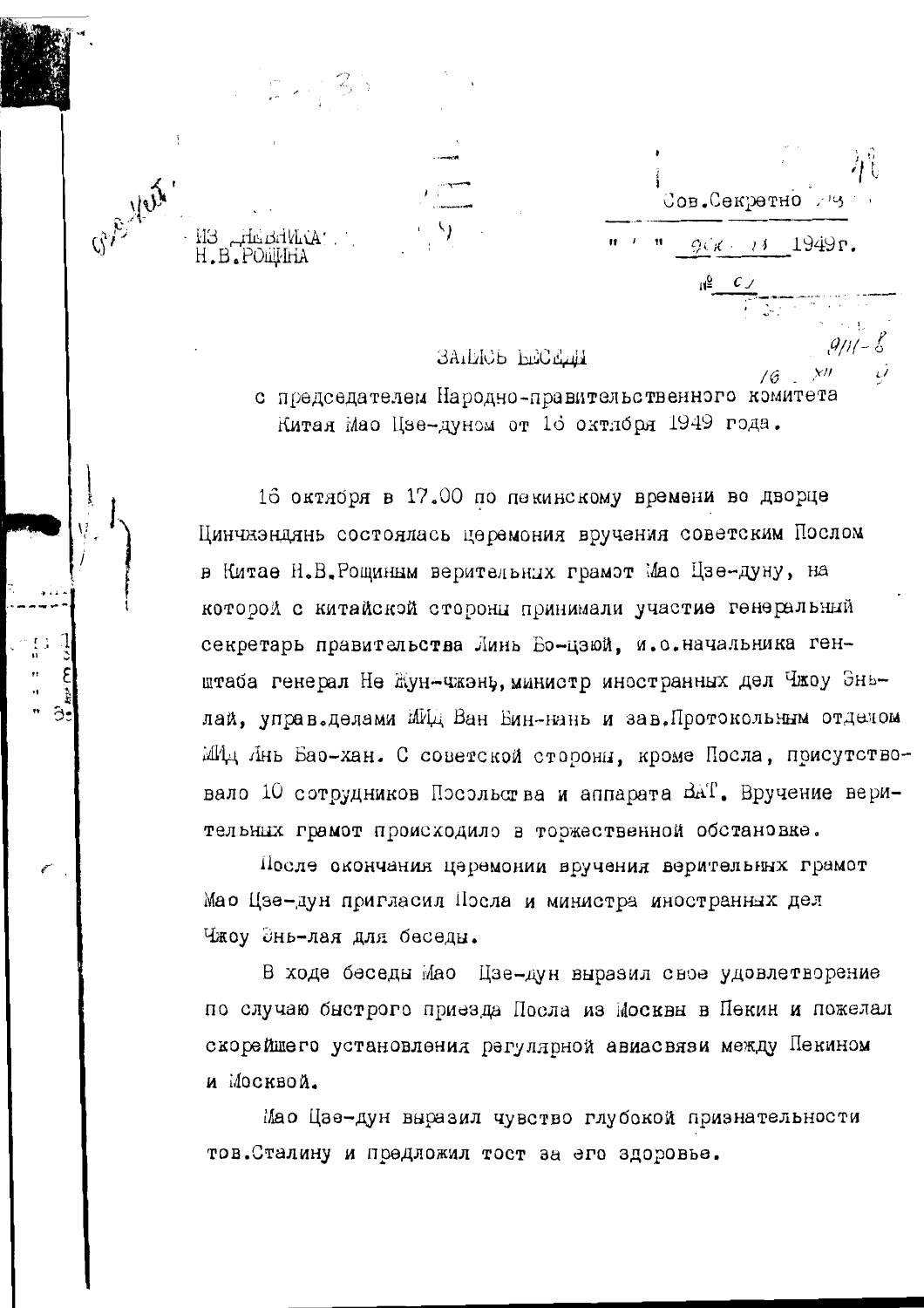Далее Мао выразил свою благодарность советскому правительству за признание Китайской Народной Республики на 2-й день после ее создания и за быструю присылку Посла, выразив уверенность в том, что все вопросы, которые могут в дальнейшем возникнуть между Китаем и СССР, будут обеими правительствами разрешаться в духе искренней дружбы.

Напомнив Послу о своей последней встрече с ним, имевшей место в 1945 г. в Чунцине, Лао отметил, что за истекшие 4 года в Китае и во всем мире произошли исторические изменения и лагерь демократии непрернвно укреплялся. Победа китайского народа - новый вклад в дело мира и безопасности, и не случайно, что Советский Союз и страны новой демократии так быстро и единодушно признали Народную Республику Китая и ее правительство.

Даже Шгославия, - продолжал Мао, - и та заявила о своем признании НРК, хотя был Китая и не посылал югославскому правительству никаких формальных обращений с просьбой о признании. Китайское правительство, - заявил Мао, решило игнорировать решение югославского правительства о признании и не давать ему никакого ответа.

Посол спросил у Мао, известна ли ему официальная точка зрения Москвы по этому вопросу, переданная через ШИД Китая. Мао дал утвердительный ответ и вновь поспешил заверить. что китайское правительство не будет давать Югославии никакого ответа и будет игнорировать все попытки югославов завязать отношения с Китаем. Посол заметил, что этот вопрос всецело находится в компетенции китайского правительства.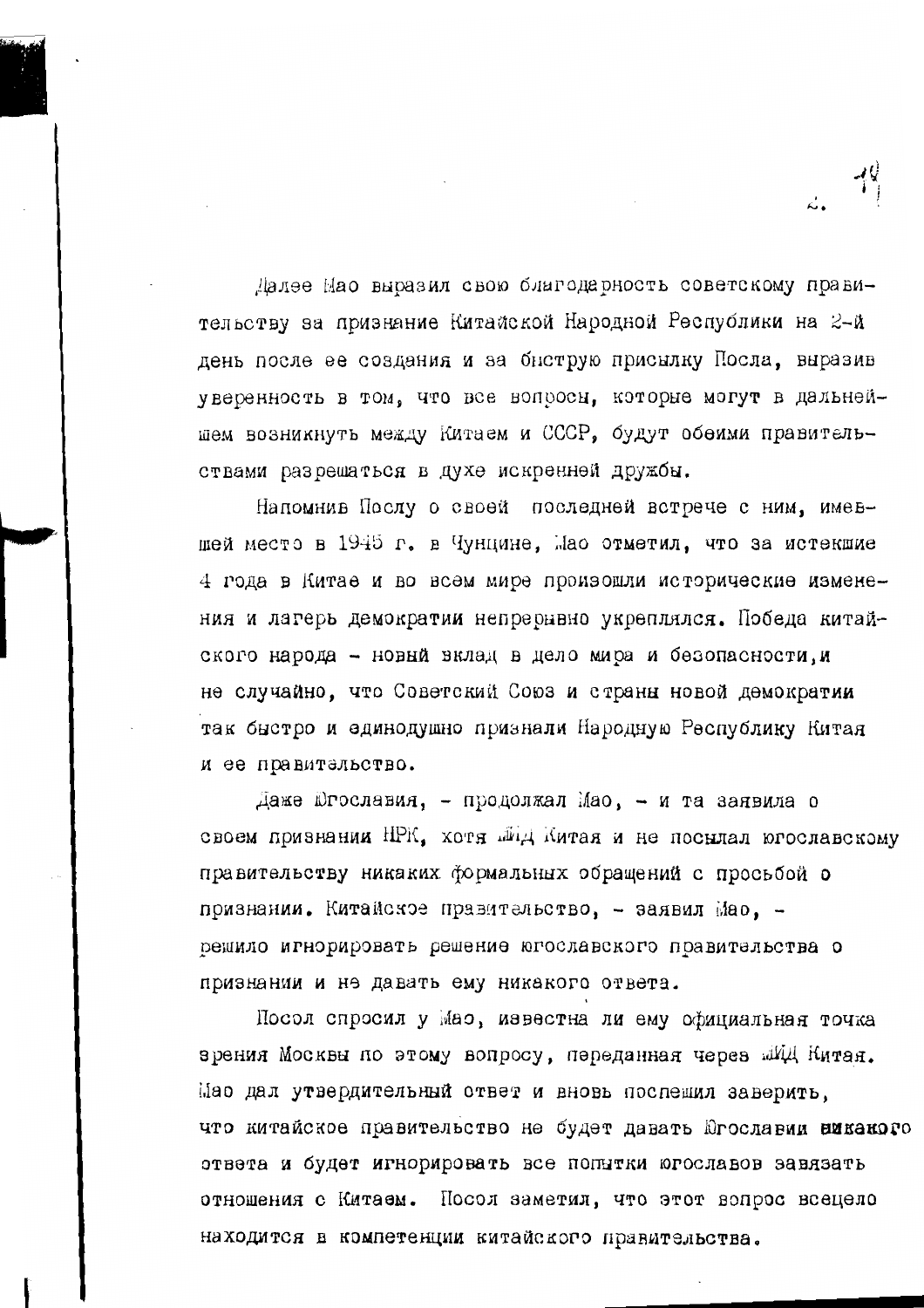Вслед за этим Маэ, вернувшись к вопросу о новых победах лагеря мира и демократии, оснановился на создании Германской Демократической Республики, подчеркнув, что значение этого события видно из того, что тов. Сталин лично обратился с посланием к президенту Новой Германской Республики. В то время, когда Мао говорил, что читал текст этого послания, можно было совершенно ясно понять, что он крайне переживает, что Китай до сих пор не получил поздравления от тов. Сталина по случаю создания Китайской Народной Республики. Мао в разговоре насколько раз подчеркнул, что Германская Демократическая республика создалась на 12 дней позже, чем Китайская Народная республика.

わび

З.

Далее Мао высказал намерение китайского правительства признать ГДР тотчас же вслед за признанием ее Советским Союзом, однако просил передать советскому правительству, что он хотел бы получить совет в вопросе о признании Китаем  $\Gamma \perp P$ 

В заключение беседы я поздравил МАО с занятием войсками НОА Кантона и поднял тост за его здоровье, как за председателя Военно-Революционного комитета.

В ответном тосте Мао пожелал мне успехов в работе на благо укрепления дружбы наших великих народов и от имени китайского правительства обещал оказывать мне полную помощь и поддержку.